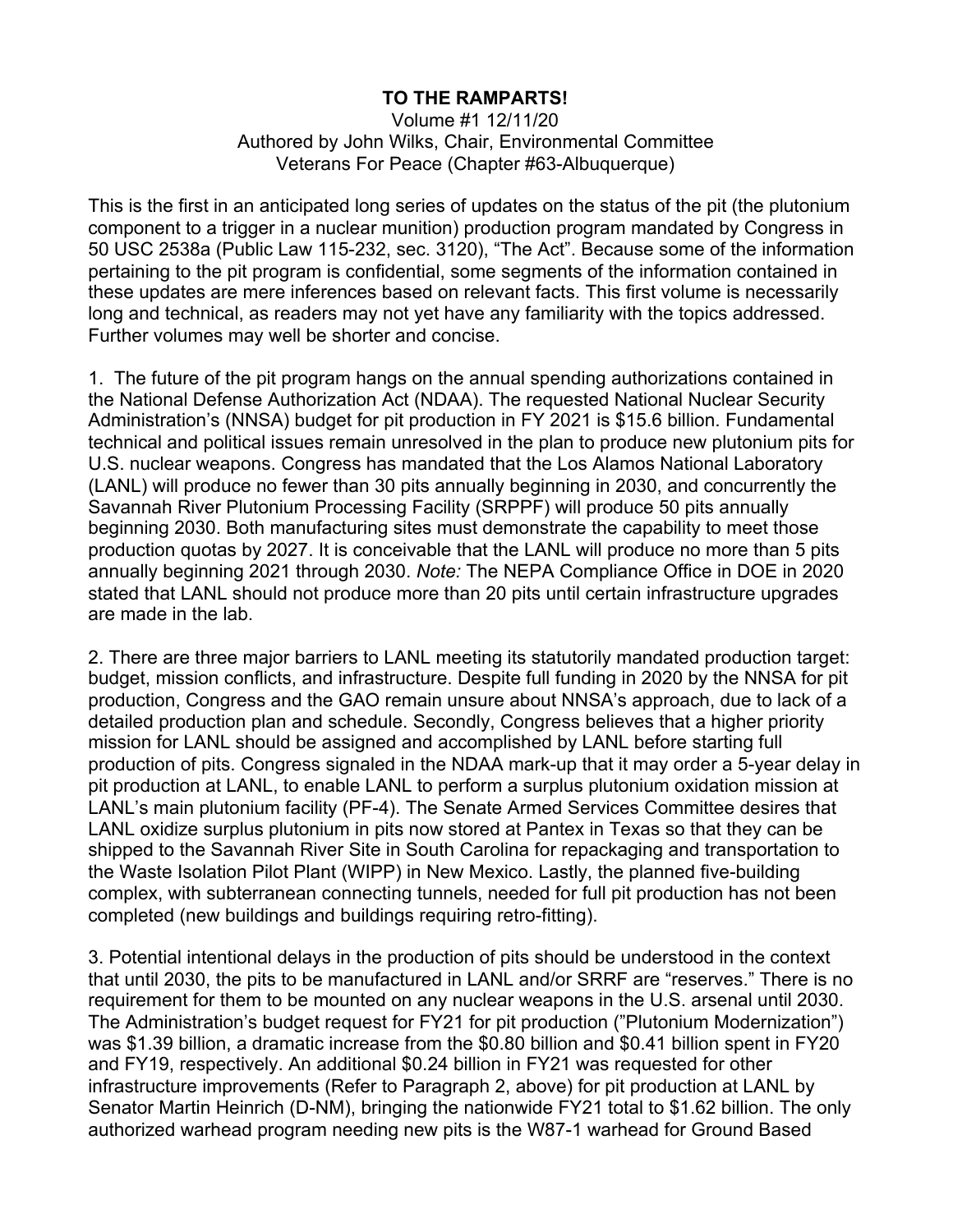Strategic Deterrent (GBSD), to begin production in 2030. The Congressional Budget Office (CBO) noted in August 2020 that GBSD missiles would have the capability to carry three warheads each, up to 1,200 deployed warheads in all. The estimated 540 W87 warheads available are not enough to provide this capability, if deployed on GBSD directly; neither can they provide enough previously deployed pits to build W87-1s for the same purpose. Even if rushed, planned pit production may be unable to meet the W870-1 schedule. Aside from the competing mission of plutonium oxidation of surplus pits by LANL, the GAO recently cited a classified LANL study which found that LANL was only "marginally capable" of reaching 30 pit production by 2026 "and sustaining that rate thereafter." Most shocking is the option that Congress is willing to accept a five-year delay in pit production at LANL with the notion of "temporarily surging the production of such PITS at LANL and other mitigation strategies" to make up any shortfall of the 30 units annually in arrears. In 2017 the NNSA found that "the feasibility of any LANL surge is however uncertain at best." Continuing, "A surge of any type at PF-4 is infeasible." NNSA's engineering analysis (EA) found that "the alternative involving a surge has *by far the highest risk."* (Emphasis added). In 2019 the Institute for Defense Analysis found that any surge in PF-4 would be *"very high risk."* (Emphasis added).

4. A short note on safety concerns of the current and planned enhanced operation of the LANL's plutonium operations is in order. The most recent, scathing review of LANL by the Defense Nuclear Facilities Safety Board (DNFSB) was memorialized in the Board's report to the Secretary of the Department of Energy on September 24, 2020. The Board's inspectors reviewed the operational areas of (1) hazardous analyses, (2) accident analyses, and (3) storage of transuranic wastes. The referral letter read, in part, "The attached technical report further details these topics. The concerns mirror those outlined in the Board's letter dated January 29, 2020, regarding revision to DOE Standard 5506, Preparation of Safety Basis Documents for Transuranic (TRU) Waste Facilities, and highlighted in the Board's June 20, 2019, public hearing." Do we have a pattern here and a problem handling, storing, and dealing with nuclear, albeit low level, waste?! It is not possible to credibly predict future pit production at LANL, nor will it be, at least not until 2025, given the unresolved problems flagged by the DNFSB, some of which may be resolved by then. For the long-standing issue of legacy TRU waste disposition, there is no timely solution. There are roughly 19,000 drums and other containers of TRU stored at LANL, with thousands of these in an unsafe condition above ground near the public, and other thousands in long-term but temporary shallow burial, subject to corrosion. *Storage capacity for new TRU waste from pit production is also inadequate.*

5. The Congressional delegation from New Mexico is solidly supportive of the activities at LANL. Historically, since the proposal for pit production was surfaced in 1989, they have acted in favor of the lab's existence and mission expansion. Almost the entire current crop of elected officials at the state level also tacitly supports the proposals for mission shift at LANL from research to manufacturing. They hold to the "just following orders" rationale in not demanding concessions from the federal authorities to accommodate the strain on infrastructure that the build-out and operation of the lab's plutonium handling will place on the state, counties, and local tribal areas. Apparently, the delegation believes it is its patriotic duty to acquiesce to the federal government and to silently allow the further colonization and militarization of the state begun in 1942. Certain Tribal activists and various NGOs within the state continue to advocate for more transparency in the Los Alamos and Sandia labs plus WIPP operations, as well as persistently lobbying for a clean-up of the legacy nuclear wastes at the labs, test sites, mines, milling sites, and storage sites. State and local politicians hold